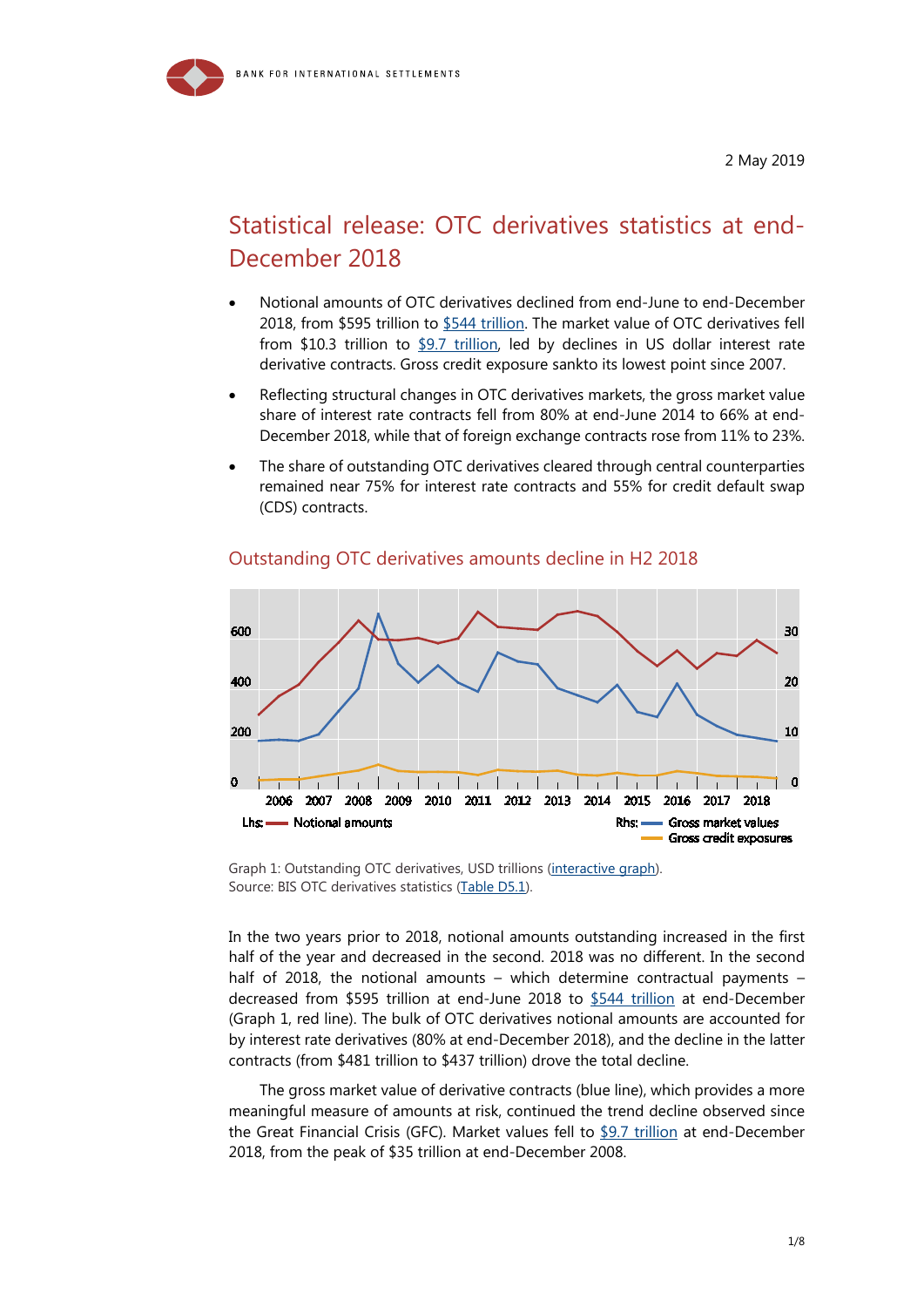Gross credit exposures (yellow line), which adjust gross market values for legally enforceable bilateral netting agreements (but not for collateral), fell to [\\$2.3 trillion](https://stats.bis.org/statx/srs/tseries/OTC_DERIV/H:D:A:A:5J:A:5J:A:TO1:TO1:A:A:3:C?t=D5.1&p=20182&i=1.8&x=DER_TYPE.1.CL_OD_TYPE&o=s:line) at end-December 2018. This is its lowest point since before the GFC.



Notional decline driven by USD and EUR interest rate derivatives

Graph 2: Outstanding notional amounts of OTC interest rate derivatives, USD trillions [\(interactive graph\)](https://stats.bis.org/statx/srs/tseries/OTC_DERIV/H:A:A:D:5J:A:5J:A:TO1:USD:A:A:3:C?t=D7&p=20182&i=2.2&x=DER_CURR_LEG2.9.CL_BIS_UNIT&o=s:line).

Source: BIS OTC derivatives statistics [\(Table D7\)](https://stats.bis.org/statx/srs/table/d7).

Notional amounts of USD- and EUR-denominated interest rate contracts both fell noticeably in the second half of 2018 (Graph 2, red and blue lines). USD contracts, which has become the largest currency segment in the past few years, declined from \$193 [trillion](https://stats.bis.org/statx/srs/tseries/OTC_DERIV/H.A.A.D.5J.A.5J.A.TO1.USD.A.A.3.C?t=d7&c=&p=20182&i=2.2&v=s:line) at end-June 2018 to \$169 trillion at end-December; this slightly reversed the upward trend observed since 2016. As for EUR contracts, they declined slightly in the second half of 2018, from \$129 trillion to \$114 [trillion,](https://stats.bis.org/statx/srs/tseries/OTC_DERIV/H.A.A.D.5J.A.5J.A.TO1.EUR.A.A.3.C?t=d7&c=&p=20182&i=2.3&v=s:line) in line with the average amounts observed in recent years, and well below (by around 50%) the record amounts observed in 2010–14. Notional amounts in GBP and JPY remained at low levels, \$39 trillion for sterling (yellow line) and \$36 trillion for the yen (purple line).

Much of the decline in notional amounts for interest rate derivatives occurred in short-term contracts, which account for 46% of the total notional amounts. The total declined from \$481 trillion to \$437 trillion, while the segment with maturity up to and including one year fell from \$231 trillion to \$201 [trillion.](https://stats.bis.org/statx/srs/tseries/OTC_DERIV/H.A.A.D.5J.A.5J.A.TO1.TO1.U.A.3.C?t=d5.1&c=&p=20182&i=38.4)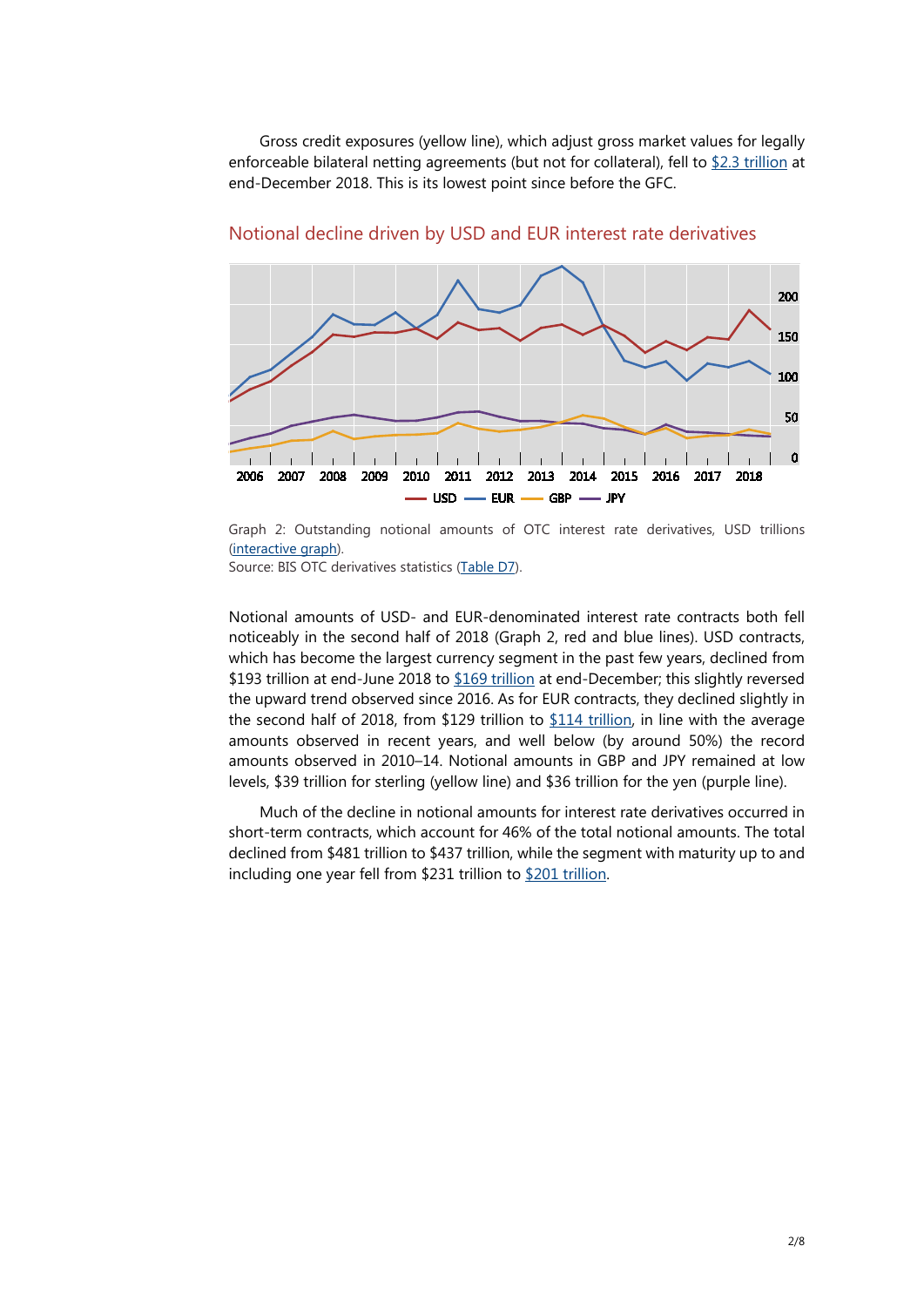### Gross market values continue to decline



Graph 3: Outstanding gross market values of OTC derivatives, trillions USD [\(interactive graph\)](https://stats.bis.org/statx/srs/tseries/OTC_DERIV/H:D:A:B:5J:A:5J:A:TO1:TO1:A:A:3:C?t=D5.1&p=20182&i=2.8&x=DER_RISK.3.CL_MARKET_RISK&o=s:line). Source: BIS OTC derivatives statistics [\(Table D5.1\)](https://stats.bis.org/statx/srs/table/D5.1?c=&m=&p=20182&o=s:line.nn,t:Derivatives%20risk%20category,w:20052.20182).

From end-June to end-December 2018, the market value of interest rate contracts declined from \$6.6 trillion to \$6.4 trillion (Graph 3, purple line). This decline was in large part due to USD-denominated contracts, which fell slightly, to \$1.2 trillion, while EUR-denominated contracts remained roughly unchanged at \$3.1 trillion.

Market values for foreign exchange OTC contracts also declined, from \$2.6 trillion to  $$2.3$  trillion (red line). Nevertheless, they have been fairly stable over the past 10 years, in contrast to the significant drop for interest rate contracts (whose amounts are one fourth of their GFC levels). Thus, the market value share of interest rate contracts fell from 80% at end-June 2014 to 66% at end-December 2018, while the share for foreign exchange contracts rose from 11% to 23%.

### Central clearing of OTC derivatives levels off



Graph 4: Percentage of notional amounts of OTC derivatives cleared with central counterparties (CCPs). See footnotes for Graph A8 in the Annex for details on the data. Source: LCH.Clearnet Group Ltd; BIS OTC derivatives statistics; BIS calculations. (Tables [D5.1](https://stats.bis.org/statx/srs/table/d5.1) and [D10.1\)](https://stats.bis.org/statx/srs/table/d10.1).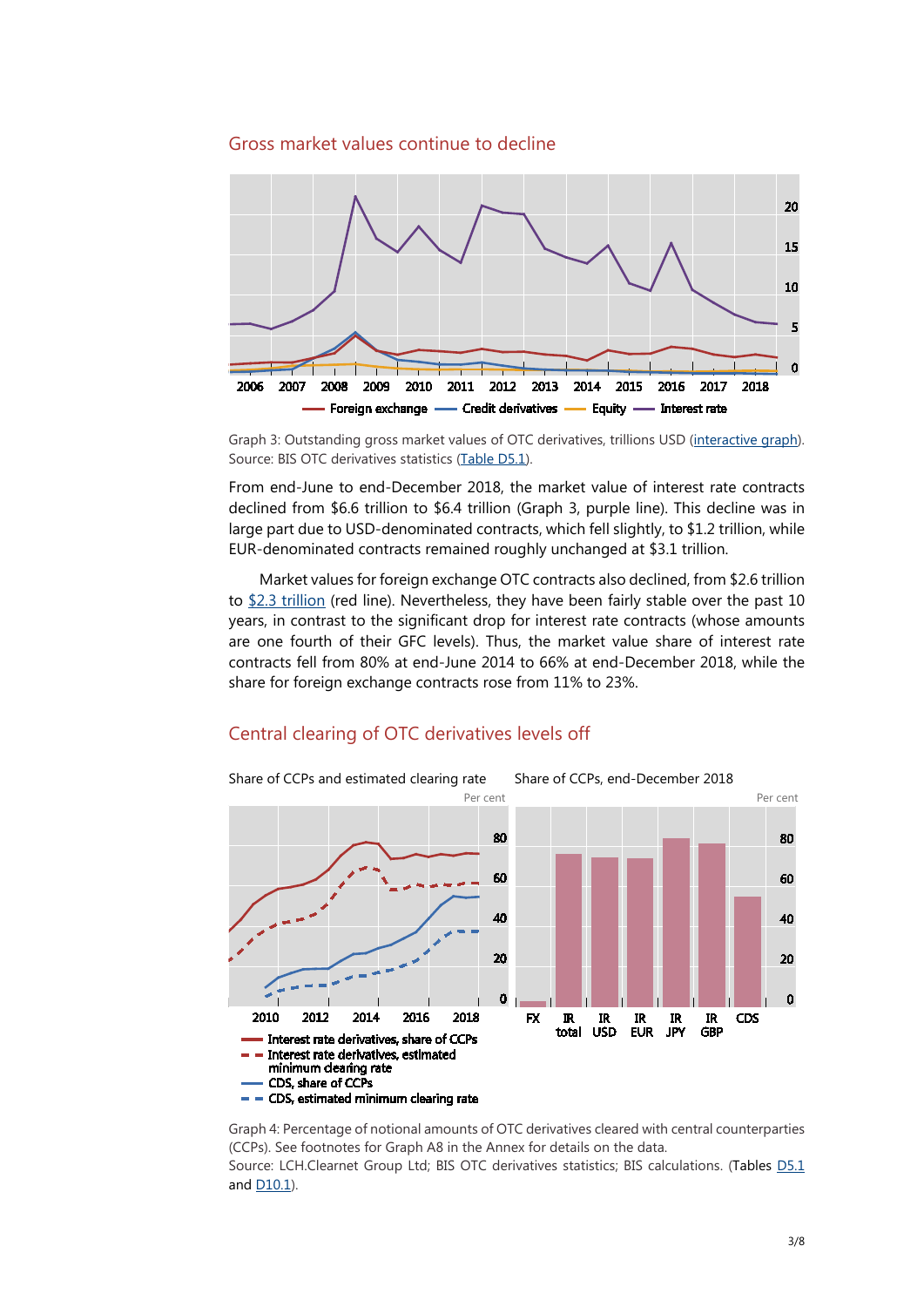Central clearing had been making steady inroads in the OTC derivatives market for many years. Emphasis on it was a key policy response following the GFC, and additional clearing requirements continue to be implemented. In the last few years, the upward trend has levelled off. The share of notional amounts of interest rate derivatives with [CCPs](https://www.bis.org/statistics/glossary.htm?&selection=229&scope=Statistics&c=a&base=term) has been stable, near 75% since end-June 2015 (Graph 4, lefthand panel, solid red line). Similarly, the estimated minimum clearing rate – which adjusts for potential double-counting of inter-dealer trades [novated](https://www.bis.org/statistics/glossary.htm?&selection=274&scope=Statistics&c=a&base=term) to  $CCPs<sup>1</sup> - has$  $CCPs<sup>1</sup> - has$  $CCPs<sup>1</sup> - has$ stayed around 60% (dashed red line). For CDS contracts, the share with CCPs levelled off around 55% since the second half of 2017 (solid blue line), while the estimated minimum clearing rate held just below 40% over the same period (dashed blue line).

Data at end-December 2018 show differences in clearing rates across different derivatives categories (Graph 4, right-hand panel). For interest rate contracts, 74% of USD and EUR contracts were with CCPs, while the respective figures for JPY and GBP contracts were 84% and 81%. By contrast, only 3% of OTC foreign exchange contracts were with a CCP, while the share for equity-linked contracts was negligible. For CDS contracts, 49% of [single name](https://www.bis.org/statistics/glossary.htm?&selection=255&scope=Statistics&c=a&base=term) contracts are held against CCPs. [Multi-name](https://www.bis.org/statistics/glossary.htm?&selection=289&scope=Statistics&c=a&base=term) instruments, on the other hand, have [60%](https://stats.bis.org/statx/srs/table/d10.1) of their notional amounts held against CCPs, as they consist mostly of standardised index products.

The rise of central clearing has been an important structural change in OTC derivatives markets over the past decade. This change has gone hand in hand with an increase in trade [compression](https://www.bis.org/statistics/glossary.htm?&selection=369&scope=Statistics&c=a&base=term) – the elimination of economically redundant derivatives positions – both of which primarily affected interest rate contracts, driving down their market values. New practices such as [settle-to-market](https://www.bis.org/press/p180920a.htm) – where banks, instead of posting collateral against the change in market value (ie variation margin), make outright payments to restore the market value to zero – have additionally contributed to the observed decline in their market values. Market values for foreign exchange contracts have been less affected by these developments, as only the nondeliverable forwards segment is cleared. These patterns help illuminate the decline in market values relative to notional amounts for interest rate contracts, and the relative increase in the gross market value share of foreign exchange contracts.

<span id="page-3-0"></span>The estimated minimum clearing rate is calculated as  $(CCP / 2) / (1 - (CCP / 2))$ , where CCP represents the share of notional amounts outstanding that dealers report against CCPs. CCPs' share is halved to adjust for the potential double-counting of inter-dealer trades novated to CCPs. The true clearing rate is likely to be higher than this, as many trades will be initiated with CCPs.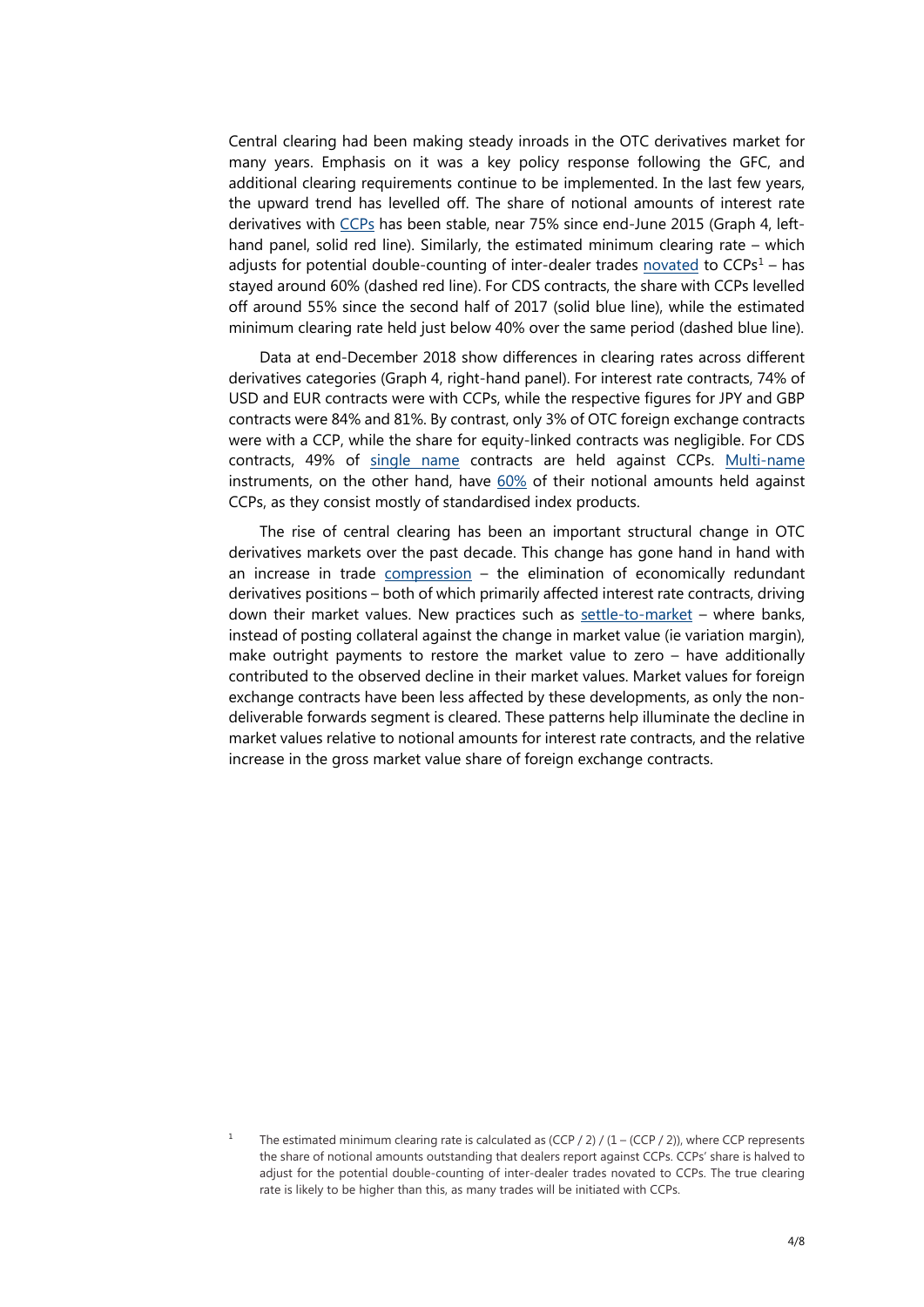## Annex: Charts



<sup>1</sup> At half-year end (end-June and end-December). Amounts denominated in currencies other than the US dollar are converted to US dollars at the exchange rate prevailing on the reference date.

Source: BIS OTC derivatives statistics (available a[t www.bis.org/statistics/derstats.htm\).](https://www.bis.org/statistics/derstats.htm)

### OTC foreign exchange derivatives

Notional principal<sup>1</sup> Graph A2



<sup>1</sup> At half-year end (end-June and end-December). Amounts denominated in currencies other than the US dollar are converted to US dollars at the exchange rate prevailing on the reference date.

Source: BIS OTC derivatives statistics (available a[t www.bis.org/statistics/derstats.htm\).](https://www.bis.org/statistics/derstats.htm)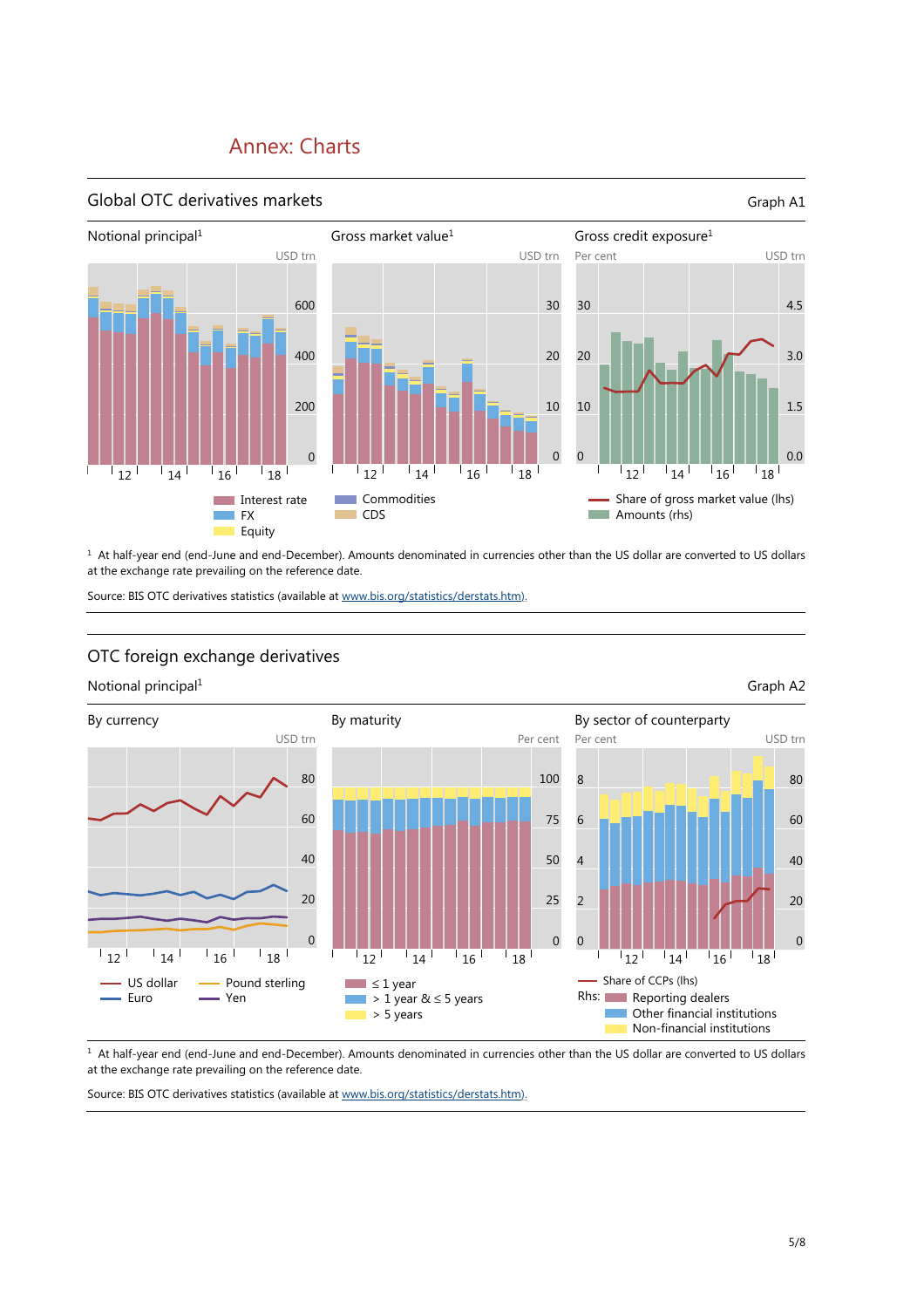### OTC interest rate derivatives



 $1$  At half-year end (end-June and end-December). Amounts denominated in currencies other than the US dollar are converted to US dollars at the exchange rate prevailing on the reference date.

Source: BIS OTC derivatives statistics (available a[t www.bis.org/statistics/derstats.htm\).](https://www.bis.org/statistics/derstats.htm)





<sup>1</sup> At half-year end (end-June and end-December). Amounts denominated in currencies other than the US dollar are converted to US dollars at the exchange rate prevailing on the reference date.

Source: BIS OTC derivatives statistics (available a[t www.bis.org/statistics/derstats.htm\).](https://www.bis.org/statistics/derstats.htm)

### OTC equity-linked derivatives

### Notional principal<sup>1</sup> Graph A4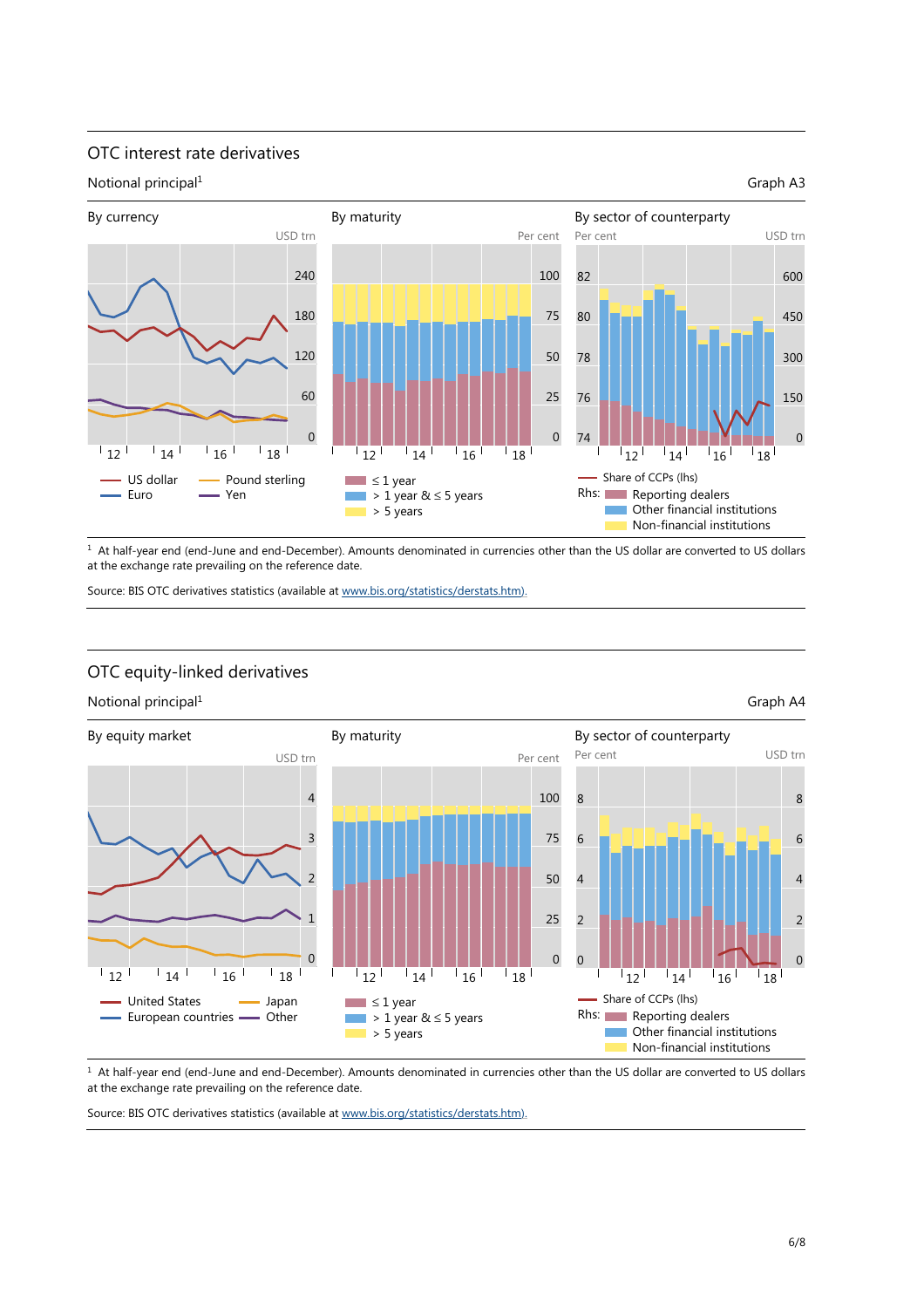

<sup>1</sup> At half-year end (end-June and end-December). Amounts denominated in currencies other than the US dollar are converted to US dollars at the exchange rate prevailing on the reference date.

Source: BIS OTC derivatives statistics (available a[t www.bis.org/statistics/derstats.htm\).](https://www.bis.org/statistics/derstats.htm)



<sup>1</sup> At half-year end (end-June and end-December). Amounts denominated in currencies other than the US dollar are converted to US dollars Rhs: Single-name notional Multi-name notional Rhs: Single-name notional Multi-name notional Rhs: Gross market values Net market values

CCPs/total (lhs)

at the exchange rate prevailing on the reference date.

Gross market value/notional (lhs)

Source: BIS OTC derivatives statistics (available a[t www.bis.org/statistics/derstats.htm\).](https://www.bis.org/statistics/derstats.htm)

1.2

0.9

0.6

0.3

0.0

Net/gross market values (lhs)